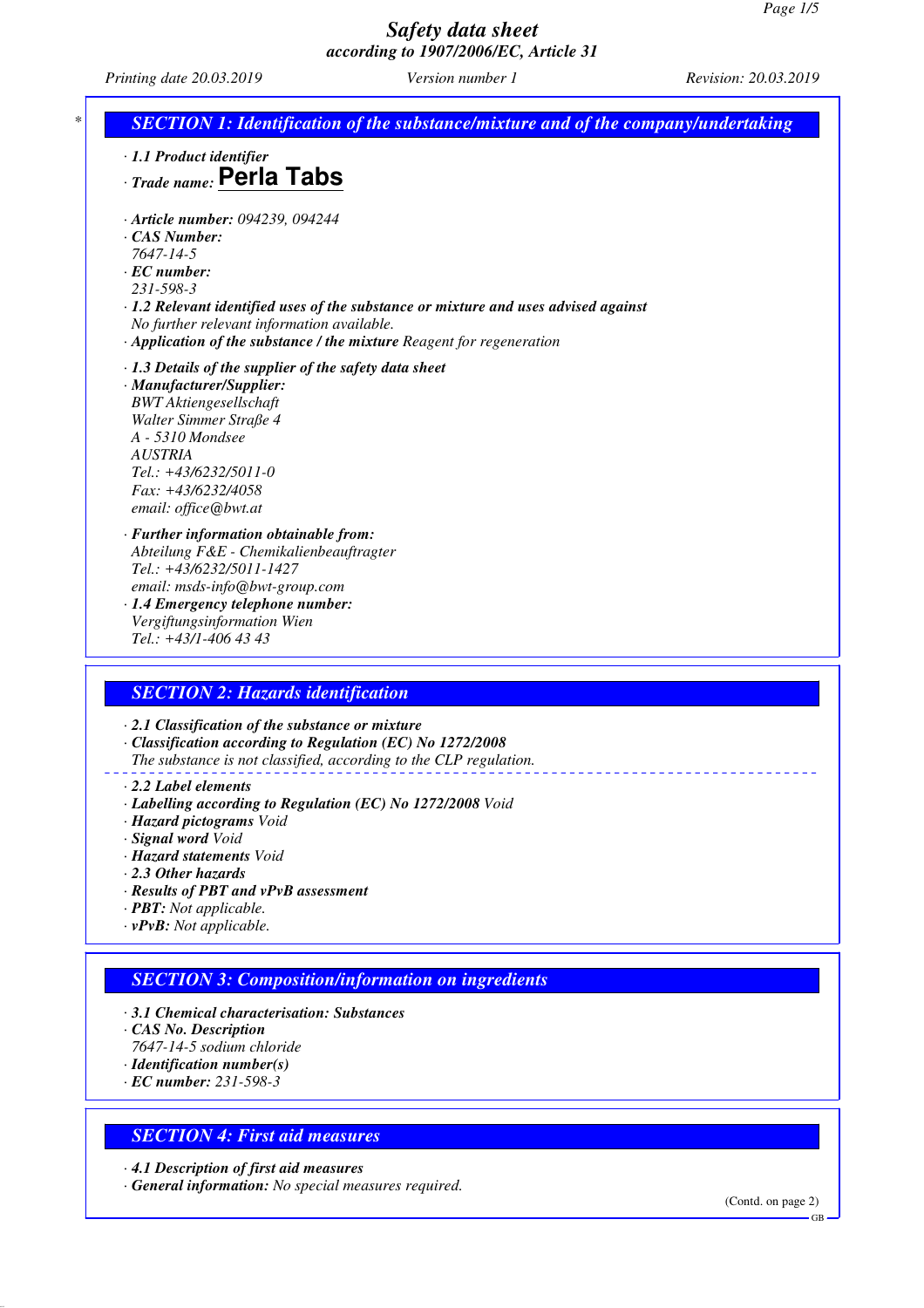*Printing date 20.03.2019 Version number 1 Revision: 20.03.2019*

(Contd. of page 1)

*Trade name:***Perla Tabs**

- *· After inhalation: Supply fresh air; consult doctor in case of complaints.*
- *· After skin contact: Generally the product does not irritate the skin.*
- *· After eye contact: Rinse opened eye for several minutes under running water.*
- *· After swallowing: If symptoms persist consult doctor.*
- *· 4.2 Most important symptoms and effects, both acute and delayed No further relevant information available.*
- *· 4.3 Indication of any immediate medical attention and special treatment needed*

*No further relevant information available.*

### *SECTION 5: Firefighting measures*

- *· 5.1 Extinguishing media*
- *· Suitable extinguishing agents:*
- *CO2, powder or water spray. Fight larger fires with water spray or alcohol resistant foam.*
- *· 5.2 Special hazards arising from the substance or mixture No further relevant information available.*
- *· 5.3 Advice for firefighters*
- *· Protective equipment: No special measures required.*

#### *SECTION 6: Accidental release measures*

- *· 6.1 Personal precautions, protective equipment and emergency procedures Not required.*
- *· 6.2 Environmental precautions:*
- *Dilute with plenty of water. Do not allow to enter sewers/ surface or ground water.*
- *· 6.3 Methods and material for containment and cleaning up: Pick up mechanically.*
- *· 6.4 Reference to other sections No dangerous substances are released.*

## *SECTION 7: Handling and storage*

- *· 7.1 Precautions for safe handling No special measures required.*
- *· Information about fire and explosion protection: No special measures required.*
- *· 7.2 Conditions for safe storage, including any incompatibilities*
- *· Storage:*
- *· Requirements to be met by storerooms and receptacles: No special requirements.*
- *· Information about storage in one common storage facility: Not required.*
- *· Further information about storage conditions: None.*
- *· Storage class: 13*
- *· 7.3 Specific end use(s) No further relevant information available.*

#### *SECTION 8: Exposure controls/personal protection*

- *· Additional information about design of technical facilities: No further data; see item 7.*
- *· 8.1 Control parameters*
- *· Ingredients with limit values that require monitoring at the workplace: Not required.*
- *· Additional information: The lists valid during the making were used as basis.*
- *· 8.2 Exposure controls*
- *· Personal protective equipment:*
- *· General protective and hygienic measures:*
- *The usual precautionary measures are to be adhered to when handling chemicals.*
- *· Respiratory protection: Not required.*
- *· Protection of hands: Not required.*
- *· Material of gloves*

*The selection of the suitable gloves does not only depend on the material, but also on further marks of quality and varies from manufacturer to manufacturer.*

(Contd. on page 3)

GB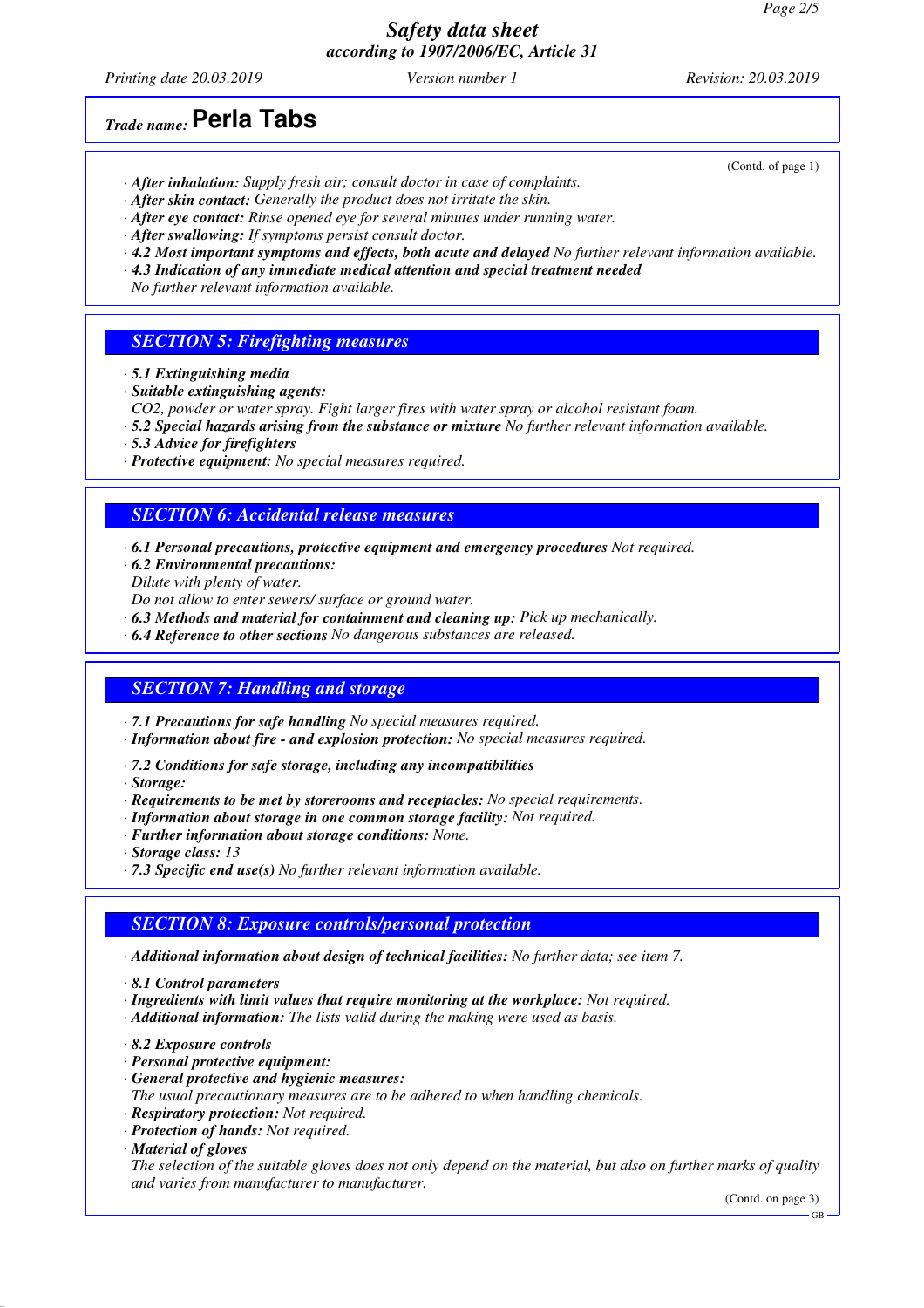*Printing date 20.03.2019 Version number 1 Revision: 20.03.2019*

# *Trade name:***Perla Tabs**

#### *· Penetration time of glove material*

*The exact break through time has to be found out by the manufacturer of the protective gloves and has to be observed.*

*· Eye protection: Not required.*

# *SECTION 9: Physical and chemical properties*

| $\cdot$ 9.1 Information on basic physical and chemical properties<br>· General Information |                                               |
|--------------------------------------------------------------------------------------------|-----------------------------------------------|
| $\cdot$ Appearance:                                                                        |                                               |
| Form:                                                                                      | Solid                                         |
| Colour:                                                                                    | White                                         |
| $\cdot$ Odour:                                                                             | <i><b>Odourless</b></i>                       |
| $\cdot$ pH-value (10 g/l) at 20 °C:                                                        | 8.2                                           |
| $\cdot$ Change in condition<br>Melting point/freezing point:                               | 801 °C                                        |
| Initial boiling point and boiling range: $1461^{\circ}$ C                                  |                                               |
| $\cdot$ Flash point:                                                                       | Not applicable.                               |
| $\cdot$ Flammability (solid, gas):                                                         | Product is not flammable.                     |
| $\cdot$ Explosive properties:                                                              | Product does not present an explosion hazard. |
| $\cdot$ Density at 20 $\degree$ C:                                                         | $2.16$ g/cm <sup>3</sup>                      |
| $\cdot$ Bulk density at 20 $\degree$ C:                                                    | $800 - 1600$ kg/m <sup>3</sup>                |
| · Solubility in / Miscibility with                                                         |                                               |
| water at 20 $^{\circ}$ C:                                                                  | $358$ g/l                                     |
| Solids content:                                                                            | 100.0%                                        |
| $\cdot$ 9.2 Other information                                                              | No further relevant information available.    |

# *SECTION 10: Stability and reactivity*

*· 10.1 Reactivity No further relevant information available.*

*· Thermal decomposition / conditions to be avoided: No decomposition if used according to specifications.*

- *· 10.3 Possibility of hazardous reactions No dangerous reactions known.*
- *· 10.4 Conditions to avoid No further relevant information available.*
- *· 10.5 Incompatible materials: No further relevant information available.*
- *· 10.6 Hazardous decomposition products: No dangerous decomposition products known.*

## *SECTION 11: Toxicological information*

*· 11.1 Information on toxicological effects*

*· Acute toxicity Based on available data, the classification criteria are not met.*

#### *· LD/LC50 values relevant for classification:*

*7647-14-5 sodium chloride*

*Oral LD50 3000 mg/kg (rat)*

*· Primary irritant effect:*

*· Skin corrosion/irritation Based on available data, the classification criteria are not met.*

*· Serious eye damage/irritation Based on available data, the classification criteria are not met.*

*· Respiratory or skin sensitisation Based on available data, the classification criteria are not met.*

(Contd. on page 4) GB

*<sup>·</sup> 10.2 Chemical stability*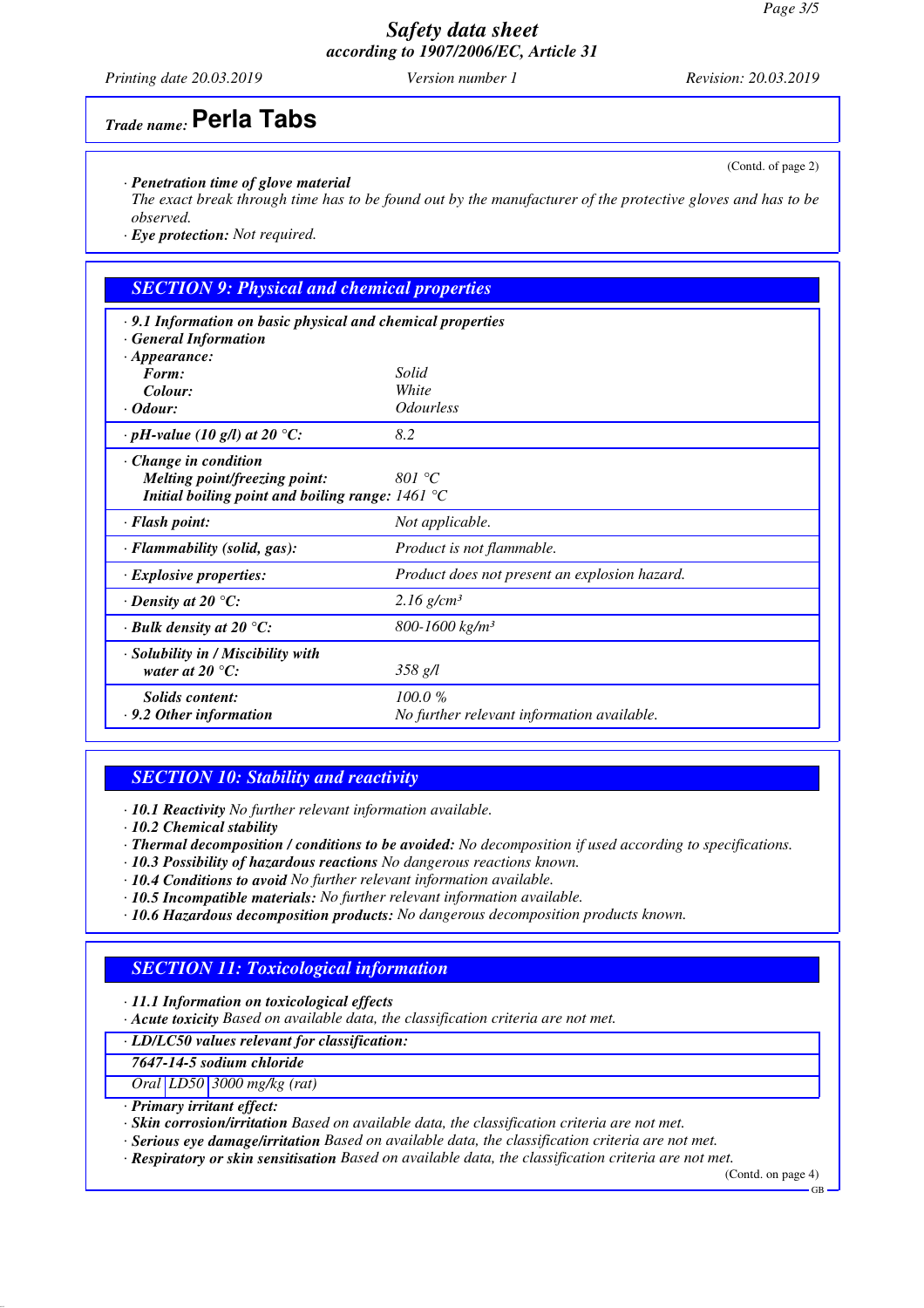*Printing date 20.03.2019 Version number 1 Revision: 20.03.2019*

# *Trade name:***Perla Tabs**

- *· CMR effects (carcinogenity, mutagenicity and toxicity for reproduction)*
- *· Germ cell mutagenicity Based on available data, the classification criteria are not met.*
- *· Carcinogenicity Based on available data, the classification criteria are not met.*
- *· Reproductive toxicity Based on available data, the classification criteria are not met.*
- *· STOT-single exposure Based on available data, the classification criteria are not met.*
- *· STOT-repeated exposure Based on available data, the classification criteria are not met.*
- *· Aspiration hazard Based on available data, the classification criteria are not met.*

### *SECTION 12: Ecological information*

- *· 12.1 Toxicity*
- *· Aquatic toxicity: No further relevant information available.*
- *· 12.2 Persistence and degradability No further relevant information available.*
- *· 12.3 Bioaccumulative potential No further relevant information available.*
- *· 12.4 Mobility in soil No further relevant information available.*
- *· Additional ecological information:*
- *· General notes:*
- *Water hazard class 1 (German Regulation) (Assessment by list): slightly hazardous for water Do not allow undiluted product or large quantities of it to reach ground water, water course or sewage system.*
- *· 12.5 Results of PBT and vPvB assessment*
- *· PBT: Not applicable.*
- *· vPvB: Not applicable.*
- *· 12.6 Other adverse effects No further relevant information available.*

#### *SECTION 13: Disposal considerations*

*· 13.1 Waste treatment methods*

*· Recommendation Smaller quantities can be disposed of with household waste.*

*· European waste catalogue*

*06 03 14 solid salts and solutions other than those mentioned in 06 03 11 and 06 03 13*

*· Uncleaned packaging:*

*· Recommendation: Disposal must be made according to official regulations.*

| $\cdot$ 14.1 UN-Number                                  |                 |  |
|---------------------------------------------------------|-----------------|--|
| · ADN, IMDG, IATA                                       | Void            |  |
| $\cdot$ 14.2 UN proper shipping name                    |                 |  |
| · ADN, IMDG, IATA                                       | Void            |  |
| $\cdot$ 14.3 Transport hazard class(es)                 |                 |  |
| $\cdot$ ADN/R Class:                                    | Void            |  |
| · 14.4 Packing group                                    |                 |  |
| $\cdot$ IMDG, IATA                                      | Void            |  |
| · 14.5 Environmental hazards:                           |                 |  |
| $\cdot$ Marine pollutant:                               | No              |  |
| $\cdot$ 14.6 Special precautions for user               | Not applicable. |  |
| $\cdot$ 14.7 Transport in bulk according to Annex II of |                 |  |
| <b>Marpol and the IBC Code</b>                          | Not applicable. |  |

(Contd. of page 3)

GB